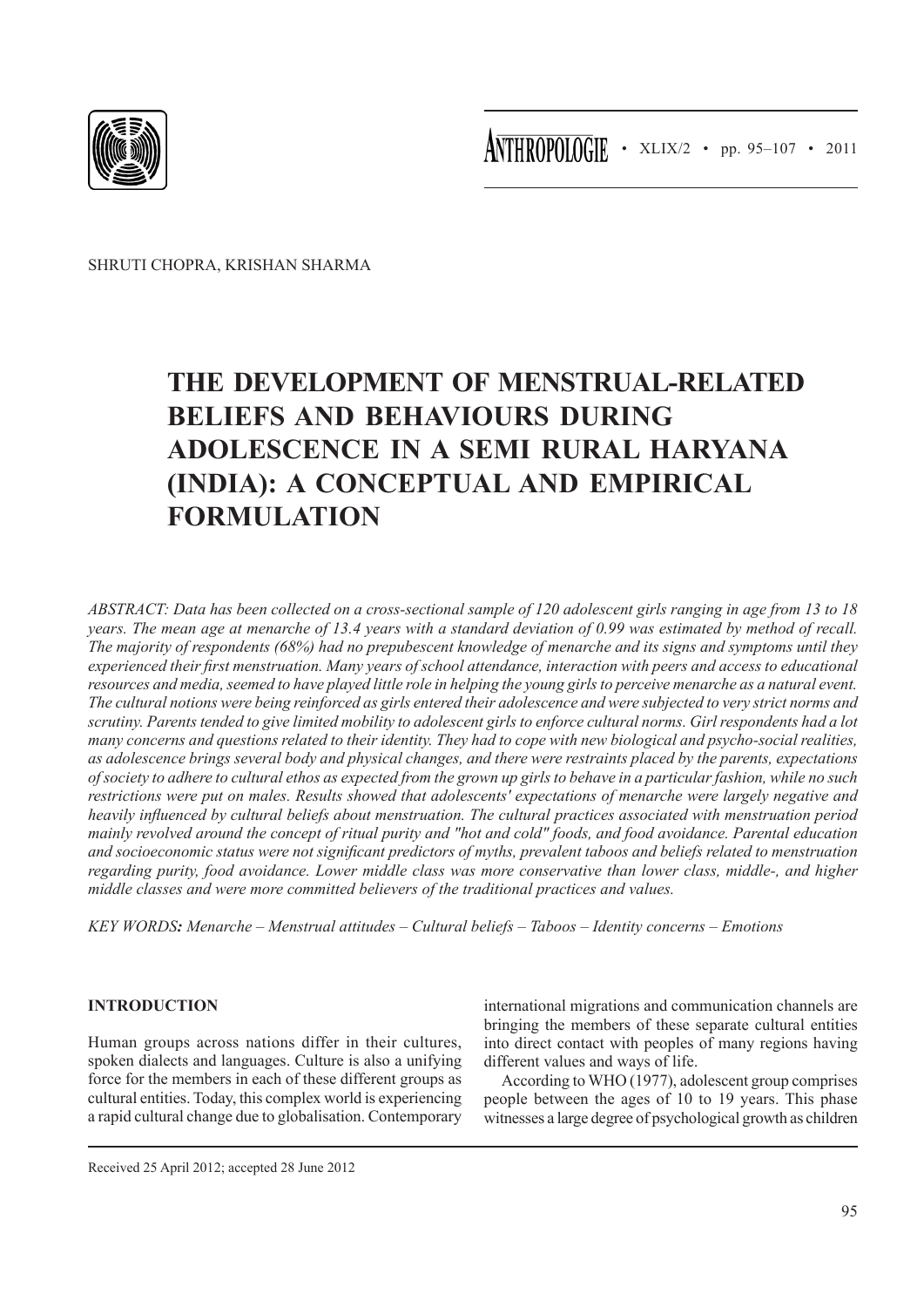make adjustments in their personality due to the rapid physical and sexual development which is characteristic of this period of life. Adolescents face ongoing conflict and difficulty adapting to the sudden upsurge of sexual and aggressive drives. These changes cause unrest and confusion in the adolescents' inner selves and in the way they perceive the world. Biological and social maturity are not always considered equivalent. The two major problems of the adolescents are identity and sexuality. They are neither children nor adults. Should they be treated as adults to overcome their problems? The literature on the topic is voluminous and its review is beyond the scope of this paper.

India has the largest population of adolescent females in the world, being home to roughly 120 million individuals aged 10–19 years. The lives of these girls are complex, affected by their gender, race, ethnicity, class, differing abilities, and societal pressures. India has a Gender Inequality Index (GII) value of 0.617, ranking it 129 out of 146 countries in the 2011 index (UNDP Report 2011). Children formulate many of their attitudes and values toward society in the early years as part of their socialisation process. It is a challenge to understand adolescents' behaviour in their cultures' perspectives in order to deal with the realities of ethnic and cultural identities, ethos, family bonding and expectations, religious fundamentalism, and other factors like globalisation and media cultures that are shaping the world we live in. Some of these factors have been briefly reviewed hereafter.

Menarche, the occurrence of first menstrual period during adolescence, is an important transitional event in the female life cycle. It is considered as a symbol of girl's sexual maturation to womanhood. The other pubertal signs, such as breast development and pubic hair growth develop slowly, while menarche usually occurs suddenly and without precise predictability. Cross-cultural studies on girls' emotional reactions to menarche have yielded mixed results. Reviewing literature on these aspects, it has been reported that some women recall feeling more mature, grown up, proud, and excited; others report having various negative experiences, such as being scared, worried, anxious, moody, and embarrassed with the onset of menstruation (Woods *et al.* 1982, Morse, McKinnon 1987, Chrisler, Zittel 1998). On the contrary, in Sudan, Chrisler, Zittel (1998) have found that the first menstrual period results in adverse consequences for unprepared and uninformed teenage girls. Consequently these adolescents had more confusion and ambivalence toward menstruation and sexuality and exhibit negative self-image and emotional reactions to menarche (Chrisler, Zittel 1998). There is growing amount of data that has emphasised that Indian adolescent girls and mature women are relatively less prepared for menarche and have poor knowledge of menstruation and reproductive health and its related aspects (Ahuja, Tiwari 1995, Jyothi, Chandralekha 2000, Mahajan, Sharma 2004, Swarnalatha, Vasantha 2007).

# **Adolescence and parental sensitivity**

Parent-child interactions in general and parental monitoring in particular have been mostly studied among Western cultures (Dishion, McMahon 1998, Kerr, Stattin 2000). Parental responsiveness is the extent to which parents use nurturance, affection, involvement, and support in the child rearing process (Baumrind 1978). Parental responsiveness is an important socialisation means in a family (for a review, see Bogenschneider *et al.* 1998), which is especially important for adolescents. Adolescents want to seek independence from their parents, but also strive to remain connected to them (Youniss, Smollar 1985). At this life stage, emotional connectedness with parents, as parental responsiveness fosters, plays a more important role in guiding the behaviours of adolescents than physical rules and supervision do (Bogenschneider *et al.* 1998).

## **Peer pressure and television (TV)**

Childhood TV viewing can also cause teen age problems. Popular media including television shows tends to showcase dating in teens as the norm. Many teens start dating because they want to mimic their favorite television characters or movie stars. Responding to the peer pressure is part of human nature. As one becomes more independent, peers play a greater role in their life. School and other activities take children away from their homes. They spend more time with peers than they do with their parents and siblings. They will probably develop close friendships with some of their peers, and consequently may feel more connected to them like an extended family. Threats and punishment by parents put additional pressure on teenagers. So, they may feel more secure in discussing their teenage problems with their peers than parents and siblings.

#### **The current study**

In the light of above theoretical framework, the present study premises on the assumption that adolescent behaviour is influenced by a number of factors. Despite the fact that each new generation would usually show some change from the previous one, but still, population can best be understood when viewed against its cultural background which gives context and meaning to perception and behaviour. Several cultural practices, transmitted from one generation to another, are associated with menstruation among females in India, mainly revolving around the concept of ritual purity and "hot and cold" foods, food avoidance, restricted diet, and remaining in seclusion for a certain time period because of the polluting effects of menstruation. The present study was undertaken to investigate the prevalent knowledge, psychosocial and cultural factors associated with adolescence phase, menarche and menstruation among adolescents in a semi urban Haryana in the light of globalisation factors and local cultural ethos. A number of hypotheses were proposed to be tested: 1) Prevalent indigenous cultural attitudes toward menstruation are a significant predictor of emotional expectations of menarche; 2) Psychosocial factors, such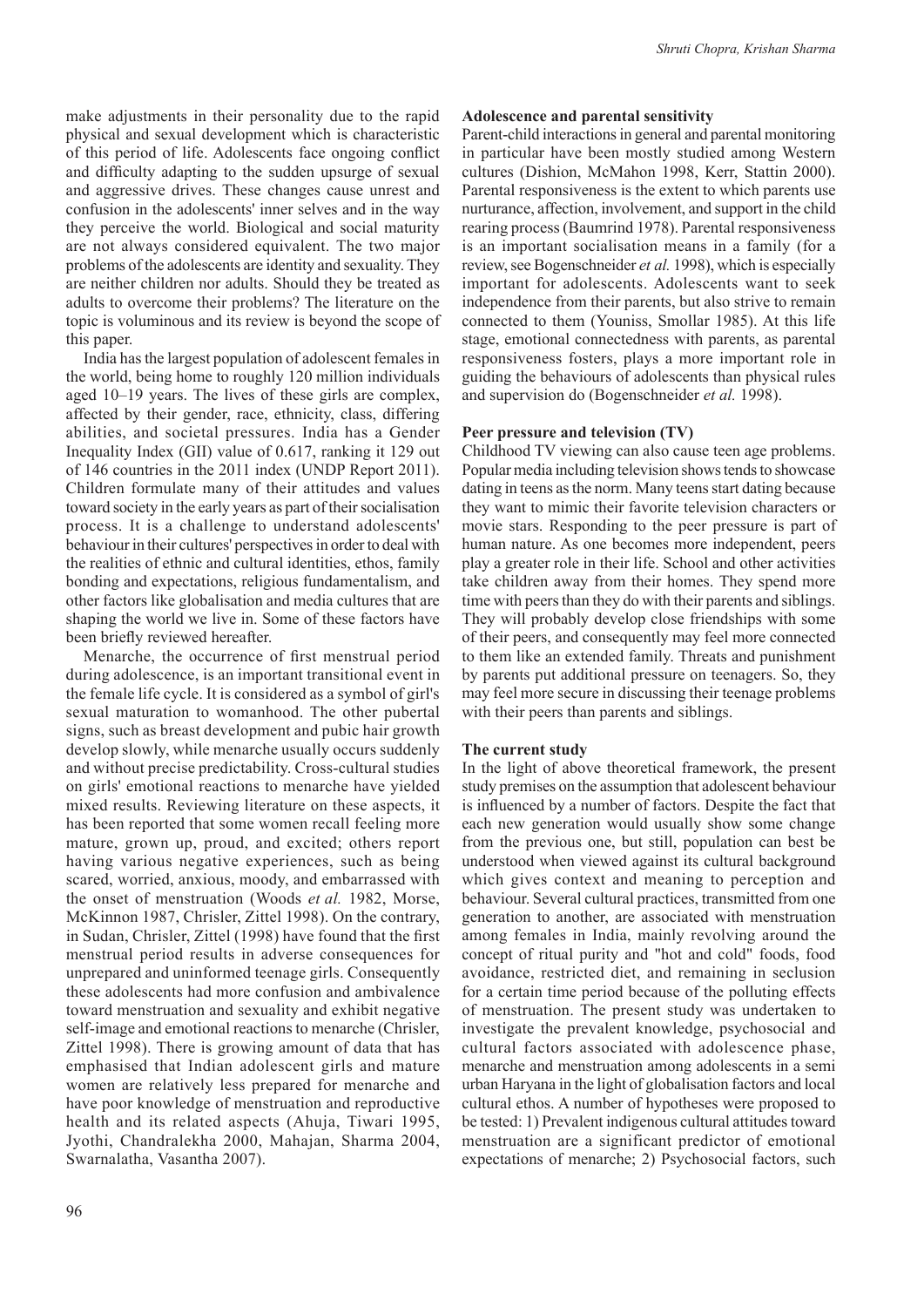as menstrual attitudes, preparedness for menstrual cycles, gender-role identity and physical self concept, and stress related to new dawned identity, are correlated with expectations of attaining menarche and sexual maturation; 3) All the prepubescent girls are not expected to have prior knowledge about menarche; 4) The multiple changes taking place during puberty often get many young people confused and perplexed in cultures where most parents refrain from discussing pubertal-related and sexual issues with their children and exposure to adolescent and youth-friendly information and services poor; 5) Socioeconomic factors including parental education are strong factors in rejecting the age-old unscientific beliefs, myths, and superstitions prevalent in human societies in imposing restrictions on females during menstrual periods and considering menstruation phase as a polluting phase making affected female as impure. It was further assumed that negative emotional expectations of menarche might be associated with negative menstrual attitudes, feminine gender-role identity, and poor physical self concept.

#### **MATERIALS AND METHODS**

#### **The field area**

The present study was carried out in Bilaspur Subdivision on two Developmental Blocks: Bilaspur and Chhachhrauli of the Yamunanagar District, Haryana. The latitude and longitude of Yamunanagar is 30° 6' 0" N / 77° 17' 0" E. The state of Haryana is bounded by Uttar Pradesh in the east, Punjab in the west, Himachal Pradesh in the north, and Rajasthan in the south. A district is divided into one or more subdivisions, further divided into *tehsils* and blocks.

Bilaspur town, named after the writer of the Epic *Mahabharata* – *Maharishi Ved Vyas*, is a historical place. It is believed that there was an Ashram of Ved Vyas on the bank of a pond situated here. There is a statue of *Uma Mahadev* made in 9<sup>th</sup>–10<sup>th</sup> century, and statue of *Ganesha* made in  $11<sup>th</sup>-12<sup>th</sup>$  century. As of 2001 India census, Bilaspur had a population of 9620. Males constitute 53% of the population and females 47%. Bilaspur has an average literacy rate of 65%, higher than the national average of 59.5%; with male literacy of 69% and female literacy of 61%, 14% of the population is under 6 years of age. The main Chhachhrauli *tehsil* is situated in north east and 11 km from Jagadhri. In the past, it was the capital of Kalsia state. It was created by Raja Gurbaksh Singh in 1763. Today "Ravi Mahal", Ghantaghar, Janak Niwas, and the fort are some monumental places. There is also a *Sainik Parivar Bhawan* and *Bal-kunj* social welfare institution at Chhachhrauli.

### **Participants, procedures, and measures**

The data was collected on cross-sectional sample of 120 adolescent girls ranging in age from 13 to 18 years. None of the respondents was illiterate since most of them were school going girls. Apart from the school girls, the data was also collected from the girls in their households, doctor of primary health care centre, and nurse of primary health care centre Chhachhrauli. The primary data was collected with the help of interview guide and schedule (voice-recorded and on paper). Data about beliefs related to menstruation was also collected from some mothers and elderly women. In all, 18 in-depth interviews were conducted with the help of an interview guide and the questions were open ended. The data on the rest of the respondents was collected with the help of interview schedule to save time and to broad-base the sample size. The data was analysed for various aspects in terms of frequencies and percentages. Frequency data were contrasted through Pearson's chisquare contingency tests, in which categorisation is across two or more dimensions. While presenting the results of proportions (%) in tabular form, only affirmative response, i.e., yes, has been given in order to economize on the space, because the rest of the respondents in that category had responded in negative.

# **RESULTS**

#### **Socio-economic status**

The data on the parents' education is given in *Table 1*. The table reveals that only 10.0% of fathers and 13.3% mothers were illiterate. Only 10.8% of the respondents' fathers and 10.0% mothers had gone to college or university for higher education. The data on the parents' occupation (*Table 2*) reveal that of the fathers, 43.3% were engaged in daily labour while others were doing their own business (37.0%). Most of the mothers (78.3%) were housewives,

Table 1. Education of respondents' parents.

|                   |     | Father        |     | <b>Mother</b> |
|-------------------|-----|---------------|-----|---------------|
|                   | N   | $\frac{0}{0}$ | N   | $\frac{0}{0}$ |
| <b>Illiterate</b> | 12  | 10.0          | 16  | 13.3          |
| Primary educated  | 3   | 2.5           | 19  | 15.8          |
| Middle secondary  | 31  | 25.8          | 32  | 26.7          |
| Matriculation     | 44  | 36.6          | 30  | 25.0          |
| Higher secondary  | 17  | 14.3          | 11  | 9.2           |
| Graduate          | 7   | 5.8           | 7   | 5.8           |
| Post graduate     | 5   | 4.2           | 5   | 4.2           |
| >Post graduate    | 1   | 0.8           |     |               |
| Total             | 120 | 100.0         | 120 | 100.0         |

Table 2. Occupation of respondents' parents.

|                        |     | Father        |     | Mother        |
|------------------------|-----|---------------|-----|---------------|
|                        | N   | $\frac{0}{0}$ | N   | $\frac{0}{0}$ |
| Govt. job              | 19  | 15.8          | 8   | 6.7           |
| <b>Business</b>        | 45  | 37.5          | 8   | 6.7           |
| Private job            | 2   | 1.7           | 0   | 0.0           |
| Labourer               | 52  | 43.3          | 10  | 8.3           |
| Unemployed / Housewife | 2   | 1.7           | 94  | 78.3          |
| Total                  | 120 | 100.0         | 120 | 100.0         |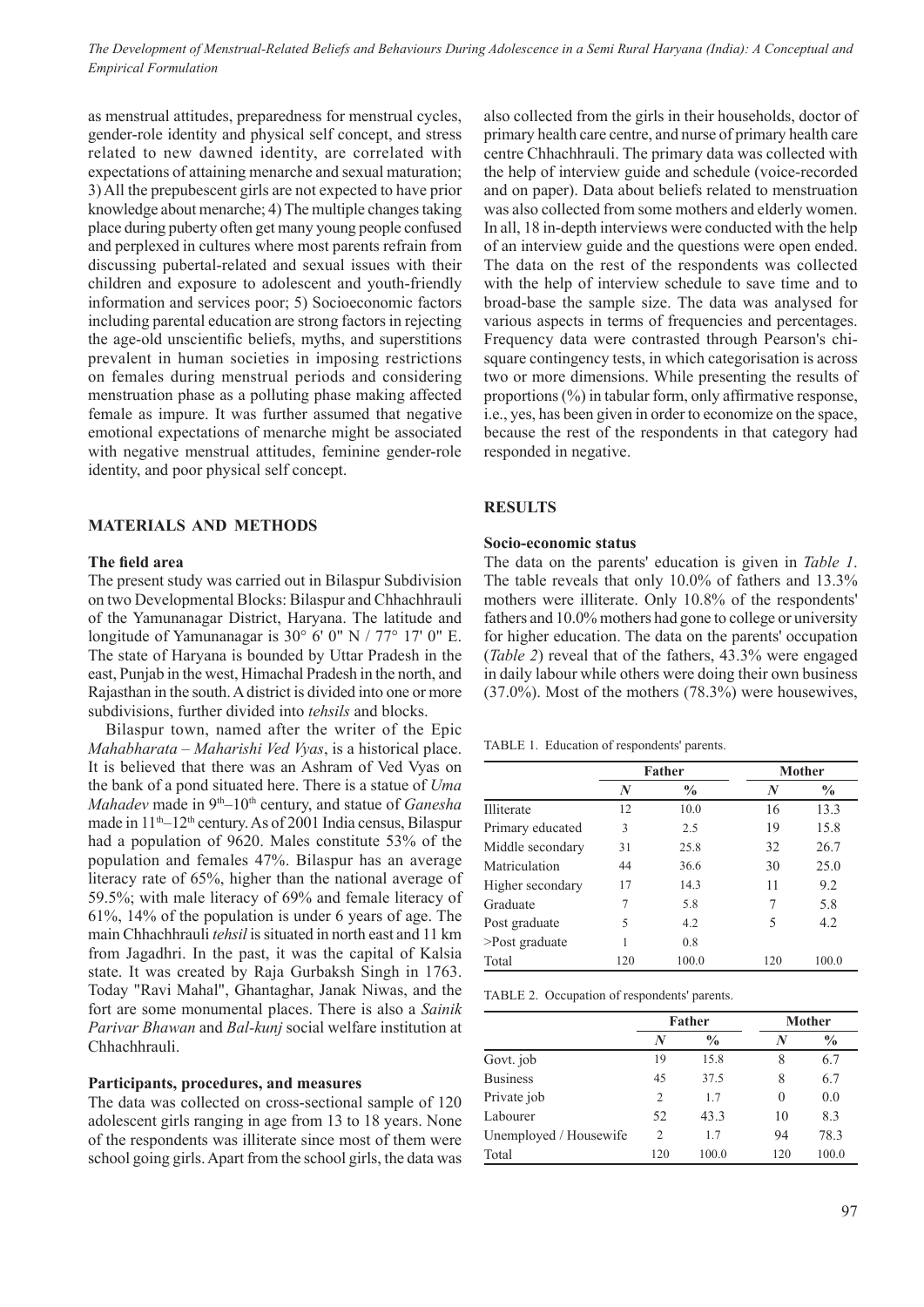8.3% were labourers, while 13.4% were doing government job or helping their husband in business. The household income analysis revealed that 17.5% of the families had monthly income less than 2500 INR; while another 34.2% had monthly income between 2500–5000 INR, and 28.3% had income more than 10,000 INR per month. The rest 20% respondent families had income between 5000 and 10,000 INR per month. Most of the girls belonged to lower or lower middle socio-economic status.

# **Adolescence: knowledge, views, changes, and experiences**

Adolescence was considered the age during which a child was neither young nor too mature to take independent decisions. It is a transitory phase during which the child strives for attaining maturity. Though one is able to understand things, but fails to take one's own decisions. Adolescents felt confused or stressed due to the biological and social changes which were occurring too fast to be accepted by them. For some respondents, adolescence had little meaning and a few others it was similar to teen age that correlated with sexual changes and menstruation. Good health had to be maintained for which proper nutrition, drinking safe water, wearing neat clothes, keeping clean surroundings, and good family environment were very necessary. There was variation in the answers regarding the length of adolescence. Most of the respondents believed it ranged between 12–18 years, while few others said it was from 13–18, and for others it was between 14 to 16 years, and a few responded that it started from 16 years onwards till maturity.

68% of the respondents were unaware of the menstruation period and its signs and symptoms before they experienced that for the first time. For some respondents, there were many changes which occurred in a girl's body and these changes were hard to grapple with initially. The changes enumerated by them were: menstruation, voice change, axial and pubic hair growth, breast development, becoming clumsier. Psychological/emotional signs included: moodiness and rapid changes of temperament, increased intensity of emotional feelings (such as embarrassment, love and hate), anxiety and sensitivity over body appearance and other unfamiliar body changes, becoming much more idealistic and aware of external issues, and consequently stopped teasing others about their adolescent changes in body shape.

Regarding gender differences, majority of the respondents suffered more problems than boys. Many restrictions were imposed on menstruating girls. For example, a mere going out to a market was considered unsafe and generated tension in the family until she returned. Freedom of playing outside was curtailed as compared to boys. She had to answer queries like: Where was she? Why was she standing outside? What was she doing? This created stress among the adolescent girls. There were differences in respondents from government versus public/private schools. Private school respondents were more open and

forthcoming in answering the questions than government school girls. The latter were hesitating in responding and uncomfortable while answering the questions. Hesitation was more pronounced among the rural than urban girls.

According to respondents, the perception of people changed for girls who were undergoing various sexual developmental changes and consequently they felt unsecured to go outside alone. There were some reported cases of teenage pregnancy and sexual harassment in which only girls had to suffer. In every case, a girl had to make adjustments within the family and outside the family. They were more involved in the household work and sometimes felt less preferred than boys in the family. After the adolescent age, a girl started behaving more responsibly and cautiously.

Adolescence brought with it new concerns about body image, looks and appearance. Girls who earlier never gave much attention to their looks, suddenly started primping, worrying, and complaining about being too short, too tall, too fat, too skinny or too pimply. The differential changes in body size, proportions, and shape made young adolescents feel clumsy and awkward in performing their physical activities. Girls faced a host of pressures from the adolescent changes and questions related to their identity, e.g., who they were and where did they fit during this natural transition phase from childhood to adulthood, as it accompanied several bodily and physical changes. The symptoms of menstruation among girls were seen in one or the other way, which created difficulty among the few, during this phase, to do certain physical activities.

## **Menstruation: period symptoms and experiences, and perceptions**

The study revealed that the experiences of menarche had a huge impact on the growing adolescent girls. Most respondents agreed that menstruation was one of the most discomfiting periods. This period was often accompanied by extreme discomfort in terms of cramps and inconvenient physical and mental situation. The onset of menstruation, days of menstrual flow interval and periodicity varied. The age at menarche ranged from 12–15 years. Mean age at menarche was 13.4 years with a standard deviation of 0.99 years as estimated by method of recall. The interval between menstrual events varied from 26–30 days. The duration of menstrual flow varied from 2 to 7 days. In the majority of respondents, it was 4–5 days.

Most of the girls came to know about menstruation when they first started menstruating and found it unusual or abnormal. In majority of the cases, the girls were frightened to see and feel the bleeding. For instance, a girl suddenly saw blood spots on her skirt in school. Worried about it, she rushed home and started weeping; finally, out of fear and shame, she told her mother about it. They first shared the problem either with their mother or sister. They trusted their mothers more. Some preferred their elder sisters as there was less age difference between them and also felt more comfortable in talking to them. The respondents,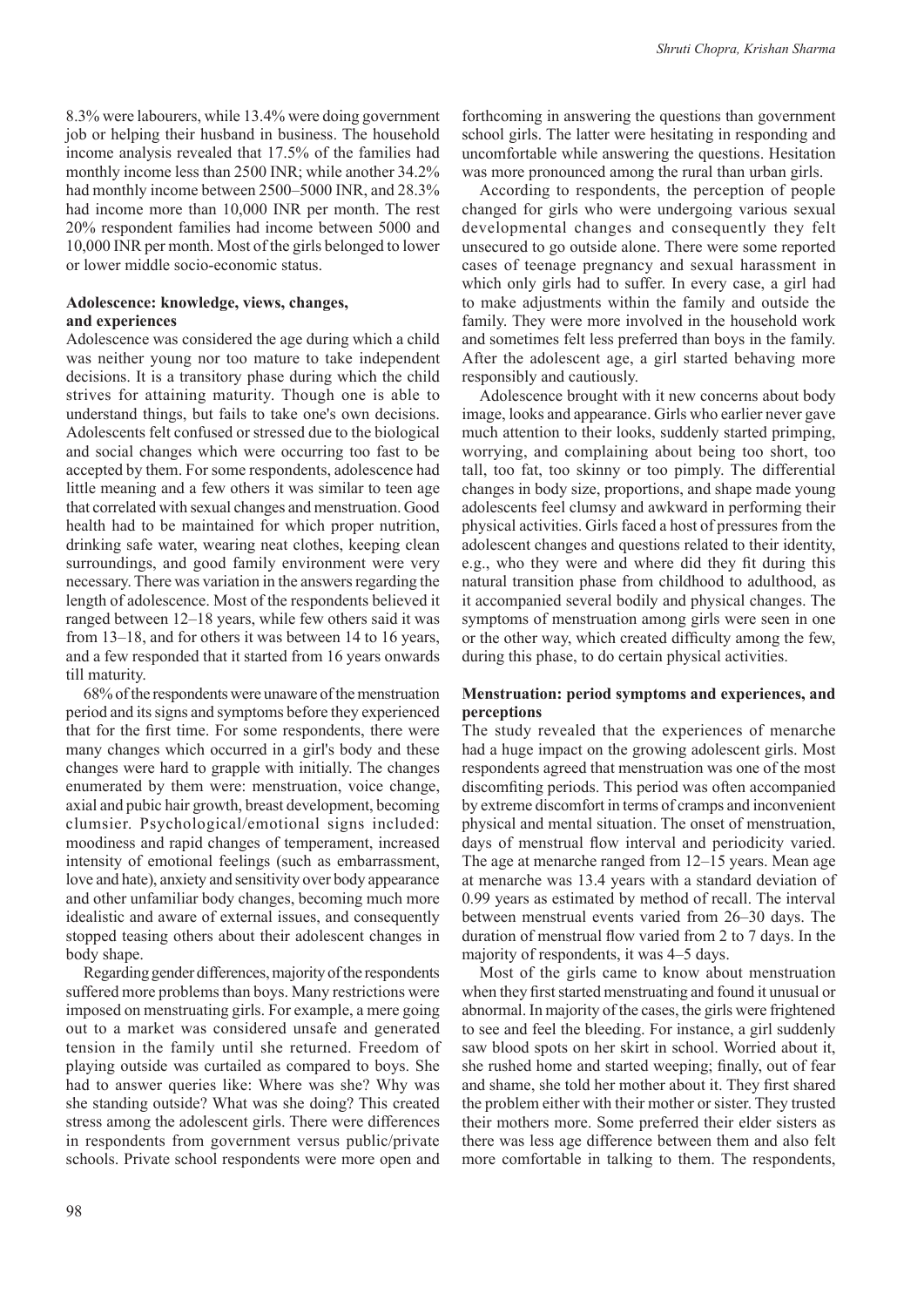who were aware of the menstruation prior to its onset, were earlier informed by their mothers/sisters or friends. The most commonly enumerated symptoms associated with menstruation were stomach ache, back ache, pain in legs and thighs, breast tenderness, decreased activity levels, lack of sleep, changes in appetite, irritability or mood swings. Less frequently reported symptoms included lassitude feeling/fever/vomiting. Some respondents had to skip their schools due to lot of pain in the body or other such event. Most of the respondents preferred to take rest during periods as they felt fatigued with no desire do any work. In maximum respondents during the initial years, the menstrual cycle was irregular and a lot of pain used to occur but with growing age the cycle became regular and pain intensity also decreased. A few respondents were not aware of the reasons of occurrence of these changes in the body. They had no clue for occurrence of pain in the body. Sometimes the pain was so acute that they had to visit a doctor.

#### **Beliefs, superstitions, and customary practices**

Beliefs and practices prevalent among the respondents have been listed in the *Table 3*. 92.5% respondents reportedly avoided *puja* (worshiping) during menstrual cycle for fear of annoying goddess. A menstruating girl was considered impure as per prevalent tradition and hence was not allowed to go to temple. Menstrual blood is believed to be polluting. Worshiping during this phase would bring misfortune and harm for the girl and her family. A menstruating girl was not even allowed to touch the *jyot* (goddess flame) as it would result in its half burning rather than full. A menstruating girl must not participate in the festival, should not attend any function related to *satak* (birth), *patak* (death) and should not touch anything which was considered pious or pure. Most of the respondents said that even keeping fasts was not allowed. Menstruating girls were not allowed to touch the holy books, religious items. Consequently, majority of the respondents avoided going to temple, *gurudwara*, *dargah* and church.

Menstruating females were prohibited to touch certain flowering or fruit plants lest these would die or would not bear fruit, visiting or touching images of gods, temples, and religious scriptures. A fear was inculcated in the adolescent mind that she would commit sin if she broke these taboos. Restrictions were also put on diet and activities. These taboos resulted in many girls getting an enforced rest for at least these three days of the month since they were barred from carrying out their normal activities. Most of the respondents said sour (*khatta*) food items like, curd, *lassi,* pickle, lemon and citric juice, tamarind and *chutney* 

Table 3. Beliefs, practices, taboos, and awareness associated with menstruation in relation to father's education level. *P*-value refers to chi-square contingency test.

|                 |          |                  |        | <b>Education level of father</b> |           |                      |           |                |                  |                   |       |               |  |  |
|-----------------|----------|------------------|--------|----------------------------------|-----------|----------------------|-----------|----------------|------------------|-------------------|-------|---------------|--|--|
| <b>Variable</b> | Category |                  |        | <b>Illiterate Primary</b>        | Middle    | <b>Matriculation</b> | Higher    | Graduate       | Post             | $>$ Post          |       | Total P-value |  |  |
|                 |          |                  |        | educated                         | secondary |                      | secondary |                |                  | graduate graduate |       |               |  |  |
| Total           |          | $\mathcal N$     | 13     | 3                                | 29        | 44                   | 18        | $\overline{7}$ | 5                | 1                 | 120   |               |  |  |
|                 |          | $\frac{0}{0}$    | 10.8   | 2.5                              | 24.2      | 36.7                 | 15.0      | 5.8            | 4.2              | 0.8               | 100.0 |               |  |  |
| Avoid puja      | Yes      | $\boldsymbol{N}$ | 11     | 3                                | 28        | 41                   | 16        | 6              | 5                | 1                 | 111   | 0.844         |  |  |
|                 |          | $\frac{0}{0}$    | 9.2    | 2.5                              | 23.3      | 34.2                 | 13.3      | 5.0            | 4.2              | 0.8               | 92.5  |               |  |  |
| Avoid sour food | Yes      | N                | 11     | 3                                | 27        | 36                   | 17        | 6              | $\overline{4}$   | $\mathbf{1}$      | 105   | 0.794         |  |  |
|                 |          | $\frac{0}{0}$    | 9.2    | 2.5                              | 22.5      | 30.0                 | 14.2      | 5.0            | 3.3              | 0.8               | 87.5  |               |  |  |
| Avoid hot food  | Yes      | $\boldsymbol{N}$ | 5      | $\overline{0}$                   | 16        | 21                   | 10        | 5              | 3                | 1                 | 61    | 0.453         |  |  |
|                 |          | $\frac{0}{0}$    | 4.2    | 0.0                              | 13.3      | 17.5                 | 8.3       | 4.2            | 2.5              | 0.8               | 50.8  |               |  |  |
| Avoid cold food | Yes      | $\mathcal{N}$    | 9      | $\overline{c}$                   | 20        | 25                   | 11        | $\overline{4}$ | $\overline{4}$   | $\mathbf{1}$      | 76    | 0.908         |  |  |
|                 |          | $\frac{0}{0}$    | 7.5    | 1.7                              | 16.7      | 20.8                 | 9.2       | 3.3            | 3.3              | 0.8               | 63.3  |               |  |  |
| Avoid watering  | Yes      | $\mathcal N$     | 4      | 1                                | 14        | 17                   | 11        | 1              | 3                | $\mathbf{0}$      | 51    | 0.360         |  |  |
| plants          |          | $\frac{0}{0}$    | 3.3    | 0.8                              | 11.7      | 14.2                 | 9.2       | 0.8            | 2.5              | 0.0               | 42.5  |               |  |  |
| Avoid viewing   | Yes      | $\mathcal N$     | $\tau$ | 1                                | 18        | 24                   | 10        | 5              | 3                | $\mathbf{1}$      | 69    | 0.925         |  |  |
| mirror          |          | $\frac{0}{0}$    | 5.8    | 0.8                              | 15.0      | 20.0                 | 8.3       | 4.2            | 2.5              | 0.8               | 57.5  |               |  |  |
| Restricted      | Yes      | N                | 5      | $\overline{c}$                   | 16        | 22                   | 11        | $\overline{4}$ | $\overline{c}$   | $\mathbf{1}$      | 63    | 0.858         |  |  |
| kitchen entry   |          | $\frac{0}{0}$    | 4.2    | 1.7                              | 13.3      | 18.3                 | 9.2       | 3.3            | 1.7              | 0.8               | 52.5  |               |  |  |
| Avoid outdoor   | Yes      | $\boldsymbol{N}$ | 6      | 1                                | 13        | 22                   | 11        | 3              | $\mathbf{1}$     | 1                 | 58    | 0.730         |  |  |
| activity        |          | $\frac{0}{0}$    | 5.0    | 0.8                              | 10.8      | 18.3                 | 9.2       | 2.5            | 0.8              | 0.8               | 48.3  |               |  |  |
| Clothing        | Yes      | $\mathcal N$     | 8      | 1                                | 23        | 36                   | 15        | $\overline{4}$ | $\overline{4}$   | $\mathbf{1}$      | 92    | 0.346         |  |  |
| restrictions    |          | $\frac{0}{0}$    | 6.7    | 0.8                              | 19.2      | 30.0                 | 12.5      | 3.3            | 3.3              | 0.8               | 76.7  |               |  |  |
| Prepubescent    | Yes      | N                | 3      | 2                                | 10        | 12                   | 7         | $\overline{4}$ | $\boldsymbol{0}$ | $\mathbf{1}$      | 39    | 0.220         |  |  |
| awareness       |          | $\frac{0}{0}$    | 2.5    | 1.7                              | 8.3       | 10.0                 | 5.8       | 3.3            | 0.0              | 0.8               | 32.5  |               |  |  |
| of menarche     |          |                  |        |                                  |           |                      |           |                |                  |                   |       |               |  |  |
| Belief          | Yes      | $\mathcal N$     | 9      | 3                                | 12        | 27                   | 6         | 3              | 2                | 1                 | 63    | 0.133         |  |  |
| of impurity     |          | $\frac{0}{0}$    | 7.5    | 2.5                              | 10.0      | 22.5                 | 5.0       | 2.5            | 1.7              | 0.8               | 52.5  |               |  |  |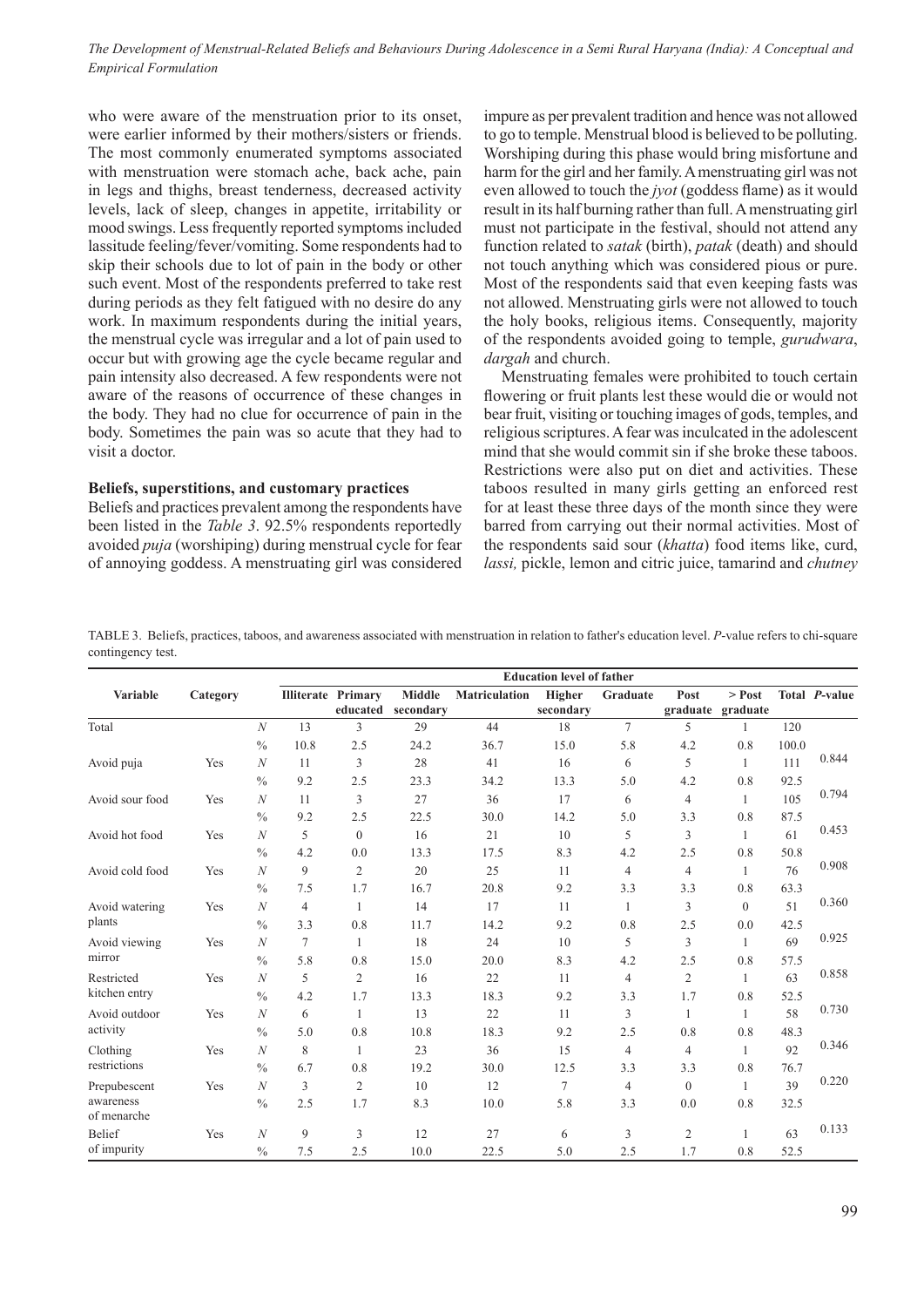were avoided as it was believed that these would cause over bleeding and more pain to the girl. They were warned that if a menstruating girl would touch the pickle, then it would get spoiled. Menstruating girls were advised not to eat certain "hot" foods (jaggery, dry fruits etc.) and "cold" foods (tamarind, lemons etc.). It was believed that "hot" foods might cause heavy bleeding and "cold" foods might cause severe menstrual pain and interrupts during menstrual cycle. However, *Ajwan* (Bishops Weed) and dry fruits, which also come in the category of hot foods, were used to lessen the feeling of pain.

Most of the menstruating girls were not allowed to enter into the kitchen as it would pollute the kitchen and make it impure. Cooking of food was restricted. After end of the cycle, a girl was allowed entry into the kitchen after taking complete bath and doing *puja*, until then she was considered impure. Maximum respondents avoided looking into the mirror as it was believed to cause skin problems, especially acne and pigmentation. One of the respondent commented: "*Sheesha dekhna se chhaiyan ho jati hai*", meaning viewing mirror would entail dark circles/marks.

Passing over "the crossing" meant harm and misfortune for a menstruating girl. One of the respondent said that it was their belief that a menstruating girl should follow the same path while returning home that she followed while going from the home, otherwise a *Chauraha* (the crossing) would be created and it would be harmful for her. Lifting weight was restricted as it was believed to cause more pain in the back and stomach. It was a taboo for the menstruating girl or woman to water the auspicious plants like *tulsi* (*Ocimum sanctum*), as there is a belief that shadow of menstruating girl would affect the life of the plant and it would perish.

Most of the respondents used a cloth as napkin during menstruation period and it was believed to be thrown outside the premises of the house or should be buried in a pit, as there was a superstition that if it is kept near the house, it would be harmful for the family. Cutting hair was restricted in some. Washing of hair on third day of menstrual cycle, Saturday and Sunday were prohibited, but respondent was not able to answer the reasons for that.

# **Socioeconomic status and menstrual beliefs, taboos, and practices**

It has been commonly hypothesised that socioeconomic factors including parental education are strong factors in rejecting the age-old unscientific beliefs, myths and superstitions prevalent in human societies in imposing restrictions on females during menstrual periods and considering menstruation phase as a polluting phase making affected female as impure. This hypothesis was tested in the present sample and results are presented in *Tables 3*–*5*.

The data presented in the *Tables 3* and *4* reveal that education levels of the parents were statistically insignificant determinants of the prevalence of the beliefs, taboos, practices and superstitions related with menstruation phenomenon as chi-square tests were insignificant. With respect to household income, *Table 5*

100

shows that chi-square test was significant for watering the plants, while for all other variables chi-square tests were insignificant. However, critical examinations of the above three tables revealed that frequency of these taboos was highest in the middle categories than the lowest and the highest categories with respect to income and parental education. In general, these results show that lower middle class was more conservative than lower class, middle-, and higher middle classes.

## **Results related to hypotheses**

Not all hypotheses were fully supported by the current results. Hypothesis 1, which postulated that prevalent indigenous cultural attitudes toward menstruation were a significant predictor of emotional expectations of menarche, was corroborated by the results. Hypothesis 2, which proposed that psychosocial factors, such as menstrual attitudes, preparedness for menstrual cycles, gender-role identity and physical self concept, and stress related to new dawned identity, were correlated with expectations of attaining menarche and sexual maturation; was partially corroborated. After attaining menarcheal status, new reality dawned on them and the experiences generated many issues as proposed in this hypothesis. Hypothesis 3, which stated that all the prepubescent girls were not expected to have prior knowledge about menarche, was corroborated by this study as most of the girls were not prepared for the menarche and had no previous knowledge. Hypothesis 4, which claimed that the multiple changes taking place during puberty often got many young people confused and perplexed in cultures where most parents refrain from discussing pubertal-related and sexual issues with their children and exposure to adolescent and youth-friendly information and services poor; was also corroborated by the results, though mothers did help their daughters in many ways. Hypothesis 5, which proposed that socioeconomic factors including parental education were strong factors in rejecting the age-old unscientific beliefs, myths, and superstitions prevalent in human societies in imposing restrictions on females during menstrual periods and considering menstruation phase as a polluting phase making affected female as impure; was not fully confirmed. The results showed that lower middle class is more conservative than lower class, middle-, and higher middle classes.

# **DISCUSSION**

Despite the fact that menstruation is a normal physiological process, it has been viewed differently as per various social and cultural understandings of different human populations. The results of the present study affirm these observations as the experiences of menarche had a huge impact on the growing adolescent girls of the present study.

The present study finds adolescence as period of stress and strain. The causes included emotive issues of grappling with fast-paced biological changes, changed attitudes of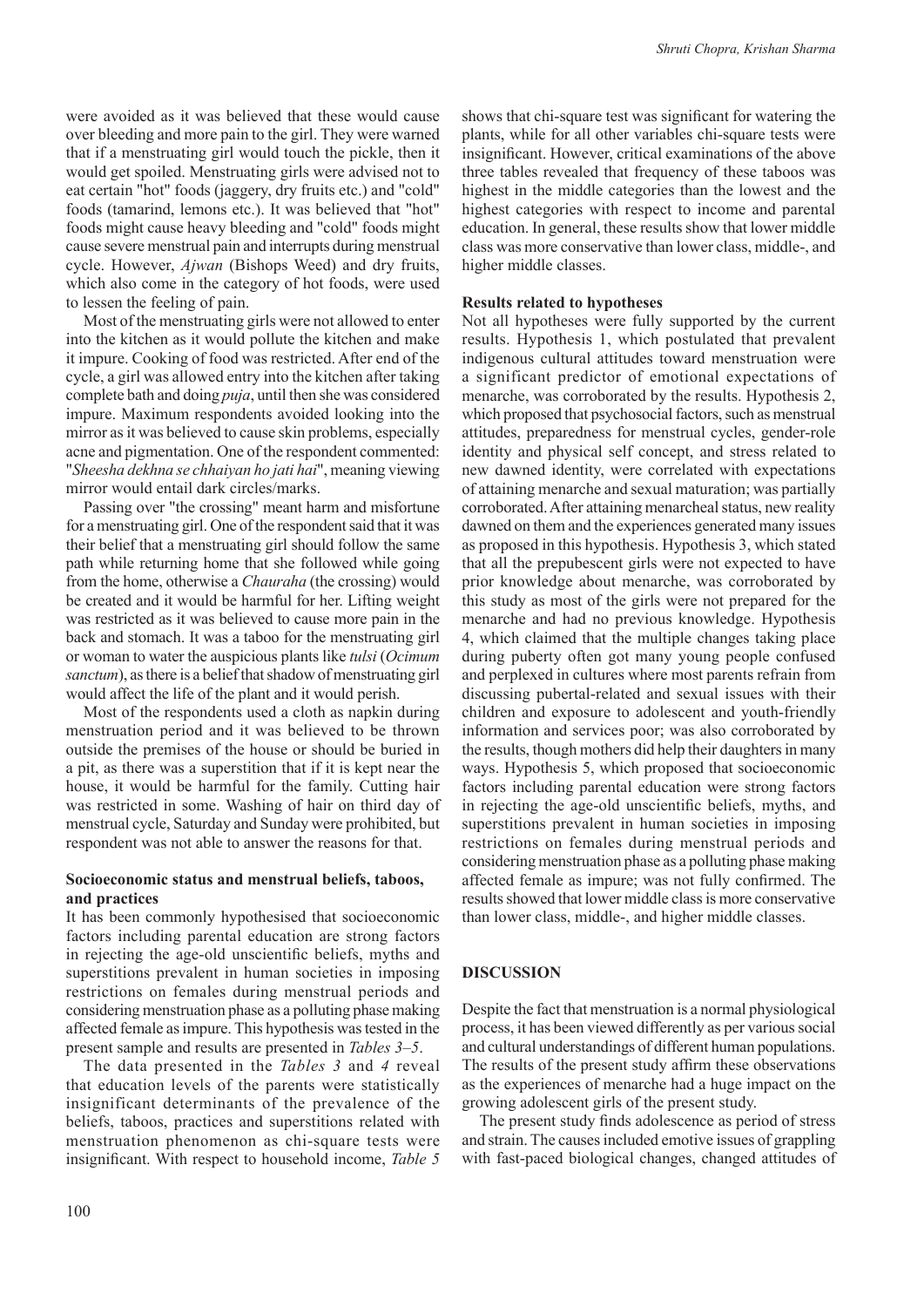Table 4. Beliefs, practices, taboos, and awareness associated with menstruation in relation to mother's education level. *P*-value refers to chi-square contingency test.

|                          |          |                   |      | <b>Education level of mother</b> |                                                    |      |                     |                |                  |              |            |  |
|--------------------------|----------|-------------------|------|----------------------------------|----------------------------------------------------|------|---------------------|----------------|------------------|--------------|------------|--|
| Variable                 | Category | <b>Illiterate</b> |      | Primary<br>educated              | <b>Middle</b><br><b>Matriculation</b><br>secondary |      | Higher<br>secondary | Graduate       | Post<br>graduate | <b>Total</b> | $P$ -value |  |
| Total                    |          | $\mathcal N$      | 16   | 19                               | 32                                                 | 30   | 11                  | $\overline{7}$ | 5                | 120          |            |  |
|                          |          | $\frac{0}{0}$     | 13.3 | 15.8                             | 26.7                                               | 25.0 | 9.2                 | 5.8            | 4.2              | 100.0        |            |  |
| Avoid puja               | Yes      | $\mathcal{N}$     | 14   | 19                               | 30                                                 | 29   | 8                   | 6              | 5                | 111          | 0.124      |  |
|                          |          | $\frac{0}{0}$     | 11.7 | 15.8                             | 25.0                                               | 24.2 | 6.7                 | 5.0            | 4.2              | 92.5         |            |  |
| Avoid sour food          | Yes      | $\mathcal{N}$     | 13   | 19                               | $\tau$                                             | 3    | $\theta$            | $\mathfrak{2}$ | $\mathbf{0}$     | 44           |            |  |
|                          |          | $\frac{0}{0}$     | 10.8 | 15.8                             | 5.8                                                | 2.5  | 0.0                 | 1.7            | 0.0              | 36.7         | 0.126      |  |
| Avoid hot food           | Yes      | $\mathcal{N}$     | 6    | 8                                | 17                                                 | 17   | 3                   | 6              | $\overline{4}$   | 61           |            |  |
|                          |          | $\frac{0}{0}$     | 5.0  | 6.7                              | 14.2                                               | 14.2 | 2.5                 | 5.0            | 3.3              | 50.8         | 0.136      |  |
| Avoid cold food          | Yes      | $\mathcal{N}$     | 11   | 13                               | 20                                                 | 16   | 6                   | 5              | 5                | 76           |            |  |
|                          |          | $\frac{0}{0}$     | 9.2  | 10.8                             | 16.7                                               | 13.3 | 5.0                 | 4.2            | 4.2              | 63.3         | 0.522      |  |
| Avoid watering           | Yes      | $\mathcal{N}$     | 5    | 6                                | 15                                                 | 15   | 5                   | $\mathfrak{2}$ | 3                | 51           |            |  |
| plants                   |          | $\frac{0}{0}$     | 4.2  | 5.0                              | 12.5                                               | 12.5 | 4.2                 | 1.7            | 2.5              | 42.5         | 0.688      |  |
| Avoid viewing            | Yes      | $\overline{N}$    | 8    | 12                               | 16                                                 | 16   | 9                   | 5              | 3                | 69           |            |  |
| mirror                   |          | $\frac{0}{0}$     | 6.7  | 10.0                             | 13.3                                               | 13.3 | 7.5                 | 4.2            | 2.5              | 57.5         | 0.570      |  |
| Restricted               | Yes      | $\overline{N}$    | 6    | 12                               | 16                                                 | 13   | 8                   | $\overline{4}$ | $\overline{4}$   | 63           |            |  |
| kitchen entry            |          | $\frac{0}{0}$     | 5.0  | 10.0                             | 13.3                                               | 10.8 | 6.7                 | 3.3            | 3.3              | 52.5         | 0.342      |  |
| Avoid outdoor            | Yes      | $\mathcal{N}$     | 9    | 8                                | 15                                                 | 16   | 5                   | $\overline{4}$ | $\mathbf{1}$     | 58           |            |  |
| activity                 |          | $\frac{0}{0}$     | 7.5  | 6.7                              | 12.5                                               | 13.3 | 4.2                 | 3.3            | 0.8              | 48.3         | 0.823      |  |
| Clothing                 | Yes      | $\boldsymbol{N}$  | 10   | 15                               | 25                                                 | 25   | 9                   | $\overline{4}$ | $\overline{4}$   | 92           |            |  |
| restrictions             |          | $\frac{0}{0}$     | 8.3  | 12.5                             | 20.8                                               | 20.8 | 7.5                 | 3.3            | 3.3              | 76.7         | 0.634      |  |
| Prepubescent             | Yes      | $\boldsymbol{N}$  | 6    | 6                                | 10                                                 | 9    | 3                   | 3              | 2                | 39           |            |  |
| awareness<br>of menarche |          | $\frac{0}{0}$     | 5.0  | 5.0                              | 8.3                                                | 7.5  | 2.5                 | 2.5            | 1.7              | 32.5         | 0.989      |  |
| <b>Belief</b>            | Yes      | $\mathcal{N}$     | 5    | 11                               | 19                                                 | 10   | 6                   | 3              | 3                | 57           |            |  |
| of impurity              |          | $\frac{0}{0}$     | 4.2  | 9.2                              | 15.8                                               | 8.3  | 5.0                 | 2.5            | 2.5              | 47.5         | 0.291      |  |

Table 5. Beliefs. practices, taboos, and awareness associated with menstruation in relation to monthly income of families. *P*-value refers to chi-square contingency test.

|                                    |     |                  | Monthly income (INR) |      |                            |         |              |            |
|------------------------------------|-----|------------------|----------------------|------|----------------------------|---------|--------------|------------|
|                                    |     |                  | < 2,500              |      | $2,500-5,000$ 5,000-10,000 | >10,000 | <b>Total</b> | $P$ -value |
| Total                              |     | $\mathcal N$     | 21                   | 41   | 24                         | 34      | 120          |            |
|                                    |     | $\frac{0}{0}$    | 17.5                 | 34.2 | 20.0                       | 28.3    | 100          |            |
| Avoid puja                         | Yes | $\boldsymbol{N}$ | 20                   | 40   | 20                         | 31      | 111          |            |
|                                    |     | $\frac{0}{0}$    | 16.7                 | 33.3 | 16.7                       | 25.8    | 92.5         | 0.204      |
| Avoid sour food                    | Yes | $\boldsymbol{N}$ | 18                   | 37   | 20                         | 30      | 105          |            |
|                                    |     | $\frac{0}{0}$    | 15.0                 | 30.8 | 16.7                       | 25.0    | 87.5         | 0.645      |
| Avoid hot food                     | Yes | $\boldsymbol{N}$ | 8                    | 25   | 12                         | 14      | 59           |            |
|                                    |     | $\frac{0}{0}$    | 6.7                  | 20.8 | 10.0                       | 11.7    | 49.2         | 0.227      |
| Avoid cold food                    | Yes | $\boldsymbol{N}$ | 15                   | 26   | 15                         | 20      | 76           |            |
|                                    |     | $\frac{0}{0}$    | 12.5                 | 21.7 | 12.5                       | 16.7    | 63.3         | 0.953      |
| Avoid watering plants              | Yes | $\boldsymbol{N}$ | 13                   | 9    | 13                         | 16      | 51           | $0.010*$   |
|                                    |     | $\%$             | 10.8                 | 7.5  | 10.8                       | 13.3    | 42.5         |            |
| Avoid viewing mirror               | Yes | $\boldsymbol{N}$ | 13                   | 22   | 14                         | 20      | 69           | 0.939      |
|                                    |     | $\frac{0}{0}$    | 10.8                 | 18.3 | 11.7                       | 16.7    | 57.5         |            |
| Restricted kitchen entry           | Yes | $\overline{N}$   | 10                   | 22   | 10                         | 21      | 63           | 0.357      |
|                                    |     | $\frac{0}{0}$    | 8.3                  | 18.3 | 8.3                        | 17.5    | 52.5         |            |
| Avoid outdoor activity             | Yes | $\boldsymbol{N}$ | 14                   | 16   | 13                         | 15      | 58           | 0.270      |
|                                    |     | $\frac{0}{0}$    | 11.6                 | 13.3 | 10.8                       | 12.5    | 48.3         |            |
| Clothing restrictions              | Yes | $\boldsymbol{N}$ | 15                   | 31   | 20                         | 26      | 92           | 0.662      |
|                                    |     | $\frac{0}{0}$    | 12.5                 | 25.8 | 16.7                       | 21.7    | 76.7         |            |
| Prepubescent awareness of menarche | Yes | $\boldsymbol{N}$ | $\tau$               | 15   | 7                          | 10      | 39           | 0.917      |
|                                    |     | $\frac{0}{0}$    | 5.8                  | 12.5 | 5.8                        | 8.3     | 32.5         |            |
| Belief of impurity                 | Yes | $\overline{N}$   | $\tau$               | 19   | 14                         | 17      | 57           | 0.316      |
|                                    |     | $\frac{0}{0}$    | 5.8                  | 15.8 | 11.7                       | 14.2    | 47.5         |            |

\* Statistically significant at the 5% level.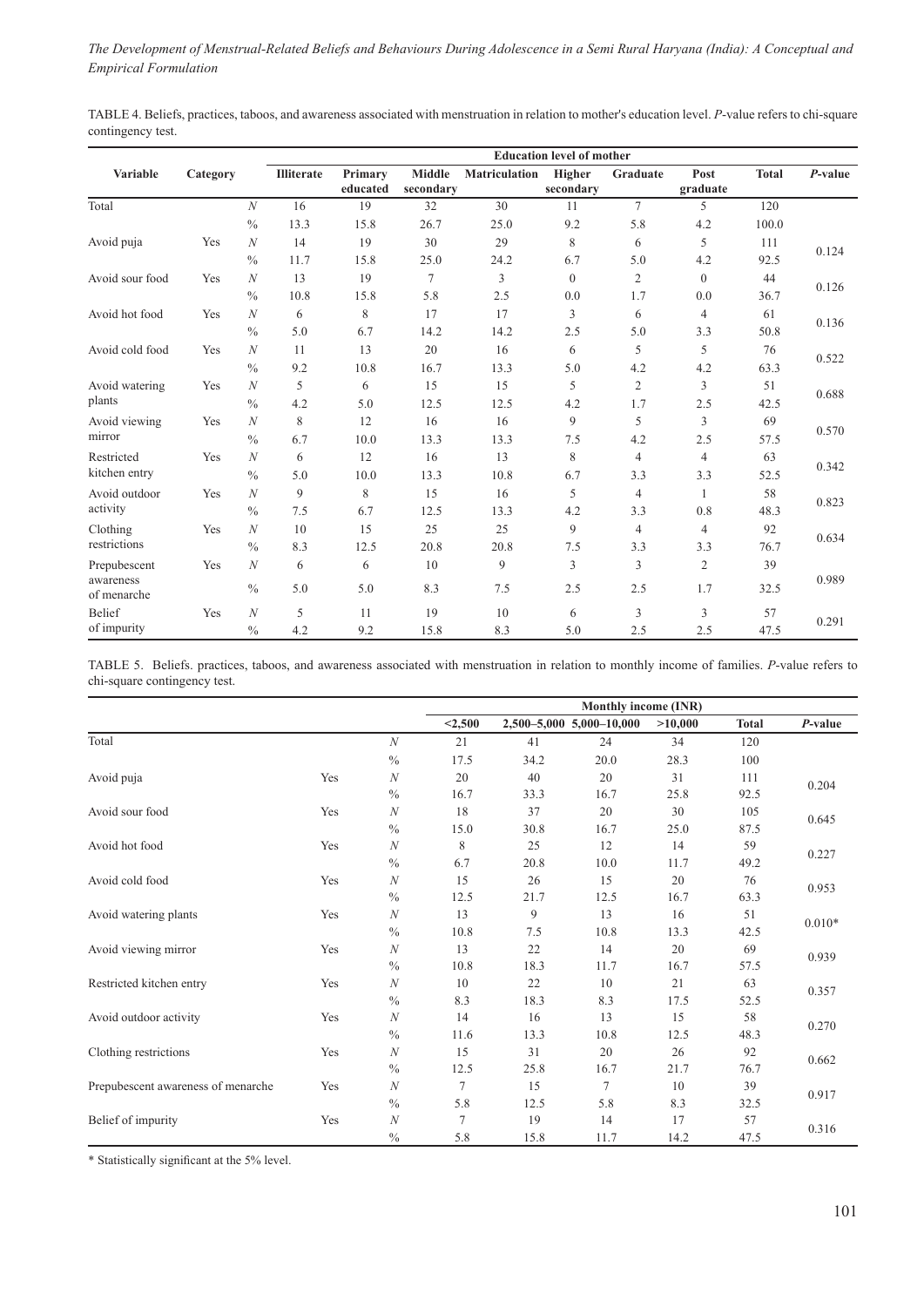people around them, security related issues if they go alone outside, restrictions imposed on their natural behaviour and outdoor activity, and gender-role identity related problems. A traditionally held view by the majority of people in India has been that a good child is expected to be obedient and respectful to elders. This pattern of obedience and respect to elders is expected more from girls since they have to go to other home after marriage and to make more adjustments. A strict obedience and conformism in early childhood and adolescence are likely to condition the individual to a closed system of thinking and behaviour. Moreover, this pattern of behaviour is expected to continue throughout an individual's life and she is never permitted to question the word of an elder. After attaining menarche genderrole socialisation and perceptions relating to femininity and women's roles in the society intensifies in rural/semi rural areas. Females in India are raised as care givers and not as caretakers. They are made responsible for all that goes in the house. In a perspective of our culture, women are considered to be the upholders of the family name and honour, so they are more susceptible to being shamed. Less support is available to them compared with boys for the usual human frailties. They feel more stressed due to the variety of roles assigned to them and greater expectations of the family and society at large. However, it is not necessary that stress is always harmful; it may have negative, positive, and neutral elements.

### **Adolescent stress across cultures related controversy**

Adolescence became a topic of intense discussion in the early years of the  $20<sup>th</sup>$  century. Hall (1916), in his psychoanalytical analysis, described this as a period of "storm and stress" and this was attributed to biology, i.e., hormonal changes. This biological upheaval resulted to internal turmoil, mood swings, rebellion, and problem behaviours, stretched to the level on the fringe of psychopathology. To counter biological determinism thought and eugenic movement which was getting stronger, and to strengthen the contrarian call on the nurture side of the argument, Franz Boas sent his 23-year-old student, Margaret Mead, to Samoa in 1920, to work on adolescents to test the extent to which the troubles of adolescence depended upon the attitudes of a particular culture and the hereditary adolescent stage of psychobiological development. Boas was of the view that finding a single exception to the biological determinism, where a human society was undergoing a smooth transition from childhood to adulthood without any storm and stress, would be enough.

Mead investigated Samoan culture and childrearing practices, in particular the sexual freedom allowed in Samoa during adolescence. She studied the customs and habits of the villagers on Ta'u, one of three small islands in the Manu'a group, about a hundred miles east of Pago Pago. She presented to the public the idea that the individual experience of developmental stages could be shaped by cultural demands and expectations. Mead's (1928) book, *Coming of age in Samoa: A Psychological Study* 

*of Primitive Youth*, in which she described that smooth transition among Samoan girl's occurred because they belonged to a stable, monocultural society, surrounded by role models, and where nothing concerning the basic human facts of copulation, birth, a bodily function, or death, was hidden. This work was an immediate and tremendous success, and has no doubt contributed to the change in lifestyle concerning sexual permissiveness in Euro-American society. She was a celebrity over a short span of time. Six decades later, Freeman (1983) tore apart all of Mead's romantic descriptions. According to his own field observations, historical accounts, content analysis of court cases, and more, Samoan society was described as puritan, guilt-ridden, and violent, and adolescence was a time of trouble as in other cultures. How did two reach to such diametrically opposite descriptions? This question had launched one of the biggest controversies among scholars with hundreds of papers, several books, and a film (e.g., Holmes 1983, Murray 1990). Mead's study has been subjected to critical evaluation and the interpretation posed by her has not considered being authentic (Freeman 1989). Many mainstream psychologists are of the view that the ethnocentric approach of treating the adolescence as a period of the storm and stress is incorrect even for most Euro-American adolescents. This "emic" approach has been completely rejected by them and dubbed as an extreme cultural relativism approach. For example, Dasen (2000) is of the opinion that adolescence does not need to be a period of storm and stress, and the generation gap and problem behaviours considered a "normal" part of adolescence are in fact culturally produced.

#### **Globalisation, modernisation and glocalisation**

Globalisation and modernisation are expected to influence the behaviour patterns in adolescents as there is lot of exposure to media and movies resulting in churning of thoughts and attitudes among youths. This change is expected to be taking place in all cultures. Consequently, youth are expected to move from the more conservative and traditional ways of life and thoughts to the more modern pole in their attitudes, values and behaviour. A lot of restrictions are expected to generate more explosive behaviour patterns among adolescents, and that may lead to more stress. The respondents in the present study had limited access to the mass media as compared to the adolescents in the metropolitan cities. But this exposure had limited impact on them as family and social control were strong. But simmering grudges were found among respondents for the gender specific differential attitudes and expectations of the elders. Are these complaints of gender discrimination an indication of struggle for personal liberation? It may be seen as a sign of moving from "rigidity and closed-mindedness" towards "flexibility and cognitive openness" by some. Is this impact an example of glocalisation? The answer to this question is no at this point of time, though there was an element of simmering discontentment, but still a majority of the respondents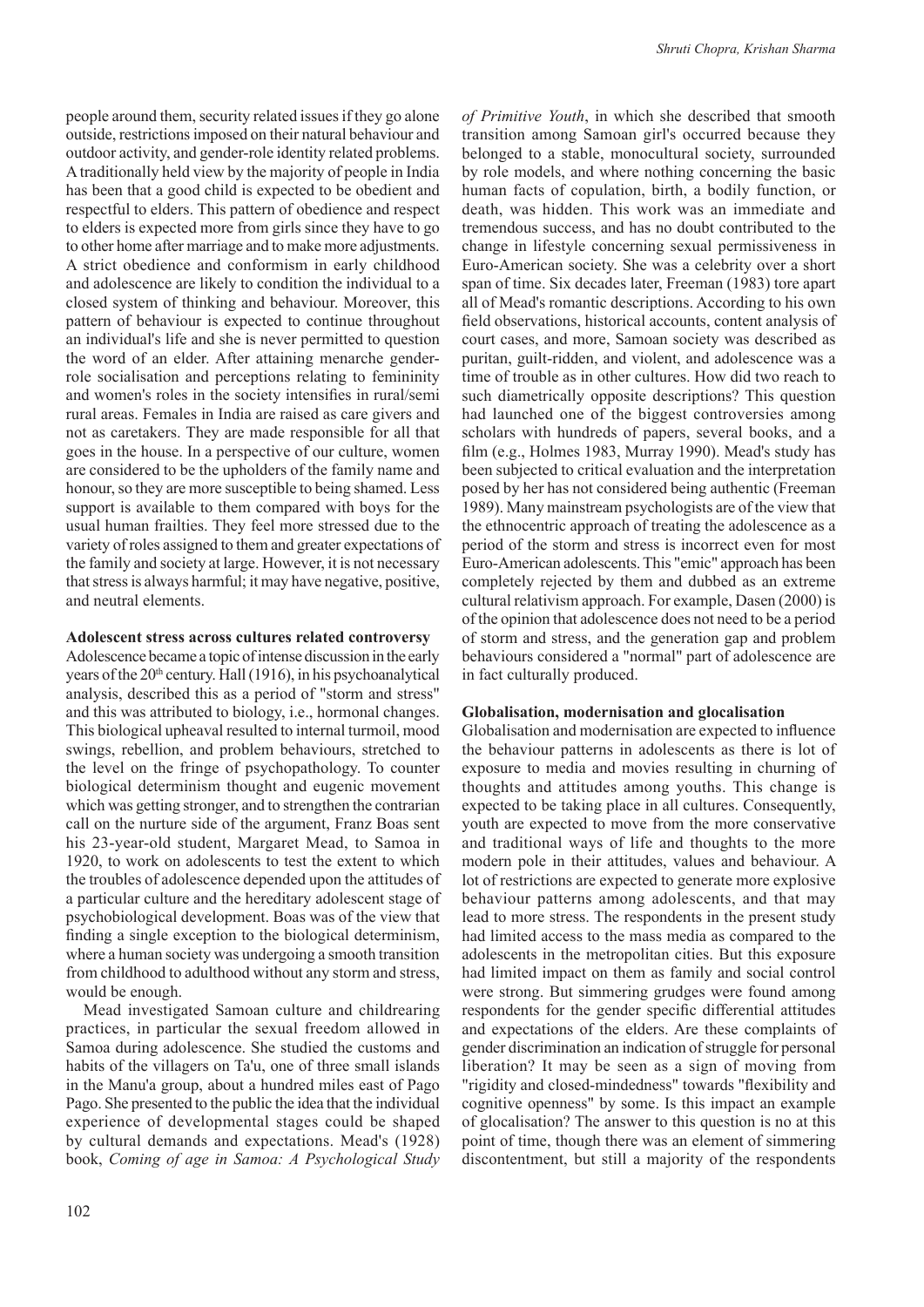had faith in the traditional cultural values and wanted to faithfully adhere to the decisions of their elders.

# **Theoretical conceptualisation of the results**

Human behaviour becomes meaningful in their cultural context. The patterns of behaviour found in different cultures emerge in the context of interactions of the people which are encoded in their various traditions, customs and cultural artefacts. Thus the beliefs and values of a community are what their members learnt from their ancestors and that becomes a part of their social consciousness. Hence, socialisation is the process through which cultures are maintained and transmitted across generations. Agencies such as parents, media, school, peer group and religious institutions deliberately shape children and people to develop specific behaviour patterns. They make conscious and deliberate attempt to define the expectations of a society. The parents, for instance, adopt various styles of parenting which vary in the degree of affection and degree of control exercised on children. When the existing natural things change with human efforts may be known as cultural change. It is also essential to know that human behaviour is shaped by the biological potential as well as environmental contributions. However, the two interact and jointly determine behaviour in a culture which gives a specific shape or direction to behaviour. While each culture tries to maintain its identity, it also interacts with other cultures and is influenced by them. Thus there is both continuity and as well as change.

A central question of anthropology has been how to understand the variability in behaviour of human societies across space and time. How can the historical processes of human social-cultural evolution be explained? In some sense, each society is unique as being a product of its own history in a distinct environment, with its own characteristic technologies, economies, and cultural values. Cultural relativism approach of anthropology recognizes and respects cultural integrity of a community. Keeping that moral fibre in mind, anthropologists make efforts to identify and explain cross-cultural patterns observed over space and time. Anthropologists attempt to explain causes and mechanisms for the occurrence of patterns of cultural diversity, despite taking many divergent paths, in terms of a coherent theory. In the context of the present study, cross cultural occurrence of menstrual pollution beliefs and taboos may be characterised as quasi-naturalistic as pollution is "conceptualised as a mystical force". There are culturally prescribed rules learned early in life that dictate the management and expressions of behaviour of the members of a community.

Cross-cultural ethnological patterns of ritualistic behaviour in so called premodern societies reveal some commonality in their perceptions. Anthropologists from Emile Durkheim through Turner and contemporary theorists like Michael Silverstein treat ritual as social action aimed at particular transformations often conceived in cosmic terms (see Silverstein 2004). These transformations

can also be thought of as personal. However, at community level, biogenetic structuralism approaches are also used to investigate the origins of human ritual to provide additional empirical evidence of biological determinants of behavioural traits. Prior to the emergence of a structuralist theory, related disciplines of ethology and sociobiology talked about biological determinants of behavioural traits (see Wilson 1975, Sharma 2010). The earliest statements of biogenetic structuralism were found in 1970's in the writings of C. D. Laughlin and E. G. D'Aquili (see Laughlin, D'Aquili 1974). This theory endeavoured to explain the relationships among neurological structures, consciousness and cultures (see Laughlin, D'Aquili 1974, Rubinstein *et al.* 1984, Laughlin *et al.* 1990). Here consciousness is assumed as a cognitive factor. Cultural behaviour is regarded as a "variant behaviour manifestations of universal structural models", which are "initially totally and later partially determined by genetic coding and susceptible to processes of natural selection" (Laughlin, D'Aquili 1974). Altruism may be cited as an example where natural selection seemed to have been operative (see Sharma 2007, 2010). Under this model, structures are not rigid but are alive, active and changing as per requirements of the time and space.

Human emotional behaviour is also linked with ritualistic behaviour. Biogenetic structuralism views emotion as a social-experiential phenomenon produced by structures developing from neural networks universal to human brain during the ontogenesis of the individual and is expressed according to enculturated but neuro-endocrinologically patterned ways (Laughlin, Throop 1999). It has been further argued by Laughlin and Throop (1999) that emotions refer to a number of complex neuropsychological events that are constructed by parallel processes operating at several levels of nervous system. The role of ontogenetic factors in understanding human behaviour has been emphasised under this approach. Cognitive processes link human brain, a particular society's perceptions and global considerations as envisaged by the global community in the present globalizing age. It is theorised under the biogenetic structuralism approach that cognitive processes play a major role in the spectrum of rituals observed among human populations spread over the globe. Winkelman (2010) has analysed cross-cultural patterns of shamanism and associated biogenetic basis of shamanism. According to him, there occurs a common biogenetic foundation of shamanism across cultures, which involves a cultural universal involving a community ritual in which the induction of altered states of consciousness is seen as a tool for engaging interaction with spirits for the purposes of divination and healing (Winkelman 2010).

The naturalistic theories maintain that emotions are universal, not only among adult humans but also among animals and human infants which are devoid of social consciousness. According to this view, emotions result from hormones, neuro-muscular feedback from facial expressions, and genetic mechanisms. The protagonists of these theories hold the view that emotions are independent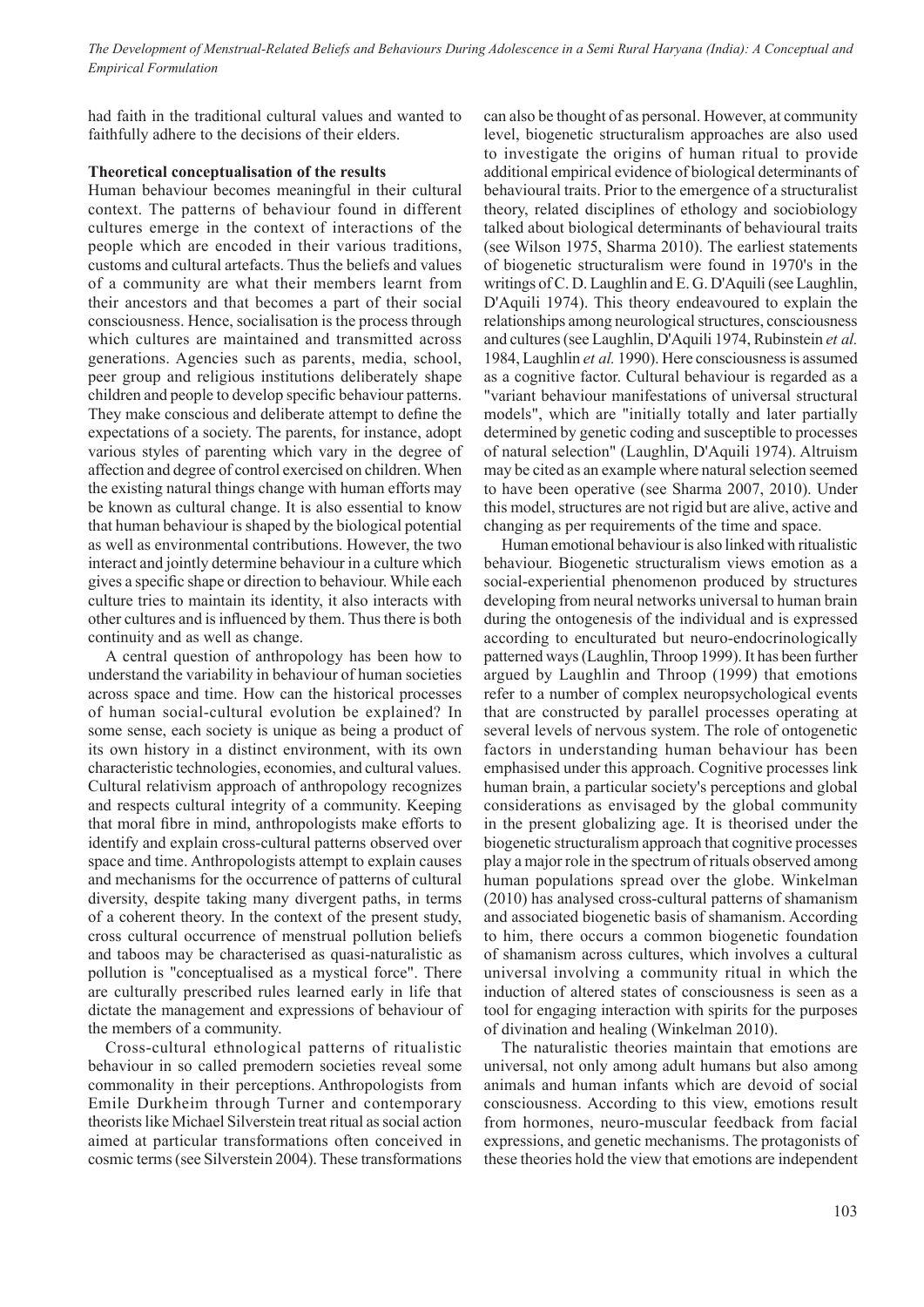of cognition (Zajonc 1980, Izard 1984). The transmission of sensory energy to emotional reactions is held to be independent of consciousness and involves no mediation or transformation of information (Izard, Buechler 1980, Zajonc 1980).

To role of human brain in the expression of many human behavioural traits has been forcefully highlighted in the last couple of decades. The two of the most important early observations of cortical functions in the development of speech were made by surgeon Pierre Paul Broca, the founder of anthropology in France and neurologist Carl Wernicke in the nineteenth century. The limbic system, often referred to as the "emotional brain", is found buried within the cerebrum. This system contains the thalamus, hypothalamus, amygdala, and hippocampus. The studies have shown that the anatomical structures of amygdala and hippocampus have a role to play in memory, emotion, attention, and the processing of complex auditory and visual stimuli, and the temporal lobe became similarly organised for these functions (see Gloor 1997). Neocortical surface of the temporal lobes can be broadly subdivided into the superior, middle, and inferior temporal gyri complexes and of these; the anterior and superior temporal lobes are concerned with complex auditory and linguistic functioning and the comprehension of language (see Binder *et al.* 1994, Nelken *et al.* 1999, Nishimura *et al.* 1999). The right and left temporal lobe are functionally lateralised, with the left being more concerned with non-emotional language functions, as functional imaging studies have shown that the left posterior temporal lobe becomes highly active when reading and speaking, presumably due to its involvement in lexical processing (Binder *et al.* 1994). However, the language capacities of the left temporal lobe have also been indicated (Scott *et al.* 2000). Language is a tool of consciousness, and the linguistic aspects of consciousness are dependent on the functional integrity of the left half of the brain (Rhawn 2000). Language has also been suggested as a more fundamental ingredient in emotion (Barrett 2006, Lindquist 2009).

Many scholars find one of the major postulates of biogenetic structuralism model, "cultural behaviour as variant behaviour manifestations of universal structural models", as flawed. They interpret variant behavioural manifestations of human societies as evidence that personality structure varies appreciably across cultures. Moreover, neural responses are determined by genetic and/ or environmental factors. The claims of universal basis for emotional expression have had an enormous impact on contemporary psychology. Progress in evolutionary psychology (Konner 1991) and behaviour genetics (Loehlin 1992) has provided a rationale for examining universals of human nature that transcend cultural differences. Many psychologists are now convinced that the best representation of personality trait structure is provided by the five factors, namely extraversion, openness to experience, agreeableness, conscientiousness and emotional stability, although scholars have used "somewhat different labels

for these five personality traits making up this taxonomy" (Barrick Mount 1991). This big five model of personality is one of the most comprehensive and parsimonious personality taxonomies (Costa, McCrae 1992). A lot of work is being done on these aspects. Shane *et al.* (2010) applied multivariate genetics techniques to a sample of 3,412 monozygotic and dizygotic twins from the United Kingdom and 1,300 monozygotic and dizygotic twins from the United States to examine whether genetic factors account for part of the covariance between the Big Five personality characteristics and the tendency to be an entrepreneur. They found that common genes influenced the phenotypic correlations between only Extraversion and Openness to Experience and the tendency to be an entrepreneur. They further argued that although the phenotypic correlations between the personality characteristics and the tendency to be an entrepreneur were small in size, genetic factors accounted for most of them.

Traditionally anthropologists and cross-cultural psychologists have emphasised the tremendous diversity of human cultural institutions and their profound impact on individual psychology (Markus, Kitayama 1991). Developments in anthropology and strong posturing against in biology adopted by some have seen anthropological theory moving away from structural/functionalism and semiotic structuralism into what is now being called the new cognitive science (see Bruner 1983, Hunt 1982). This is a multidisciplinary approach to mind, and most importantly of all, to the understanding of cultures as symbolic systems. Scholars have also taken a more "functionalist" approach to describing emotional experience, suggesting that emotion is a set of "socially shared scripts" composed of physiological, behavioural, and subjective components that develop as individuals are enculturated (see Markus, Kitayama 1991, Wierzbicka 1994). The social constructionist theory maintains that adult human emotions depend upon social concepts (Averill 1980, Harre 1986, Lutz, 1988, Shweder, LeVine 1984, Super, Harkness 1982, Ratner 1990: chapter 2, Vygotsky 1987). Such a view also emphasizes that there is no universality on empirical basis, as emotions have to be as distinct as each culture is different in different societies. However, there are many studies giving evidence for a distinct autonomic response for many emotions tested on samples across many races and cultures (Ekman *et al.* 1983, Levenson *et al.* 1992, Tsai, Levenson 1997, Ekman 2003).

The nonadaptive posturing of social constructionists may not be correct about the nature of emotions, because they emphasize cognitively mediated cultural scripts, rather than bodily responses. Emphasizing the role of biological potential in generating emotions under the social constructionist thought, there are two major perspectives on origin of emotions: (1) Joy, sadness, fear, and jealousy are examples of biologically mediated emotions. But these emotions may also be expressed qualitatively different from their counterpart in organisms devoid of social consciousness; (2) in the second category include that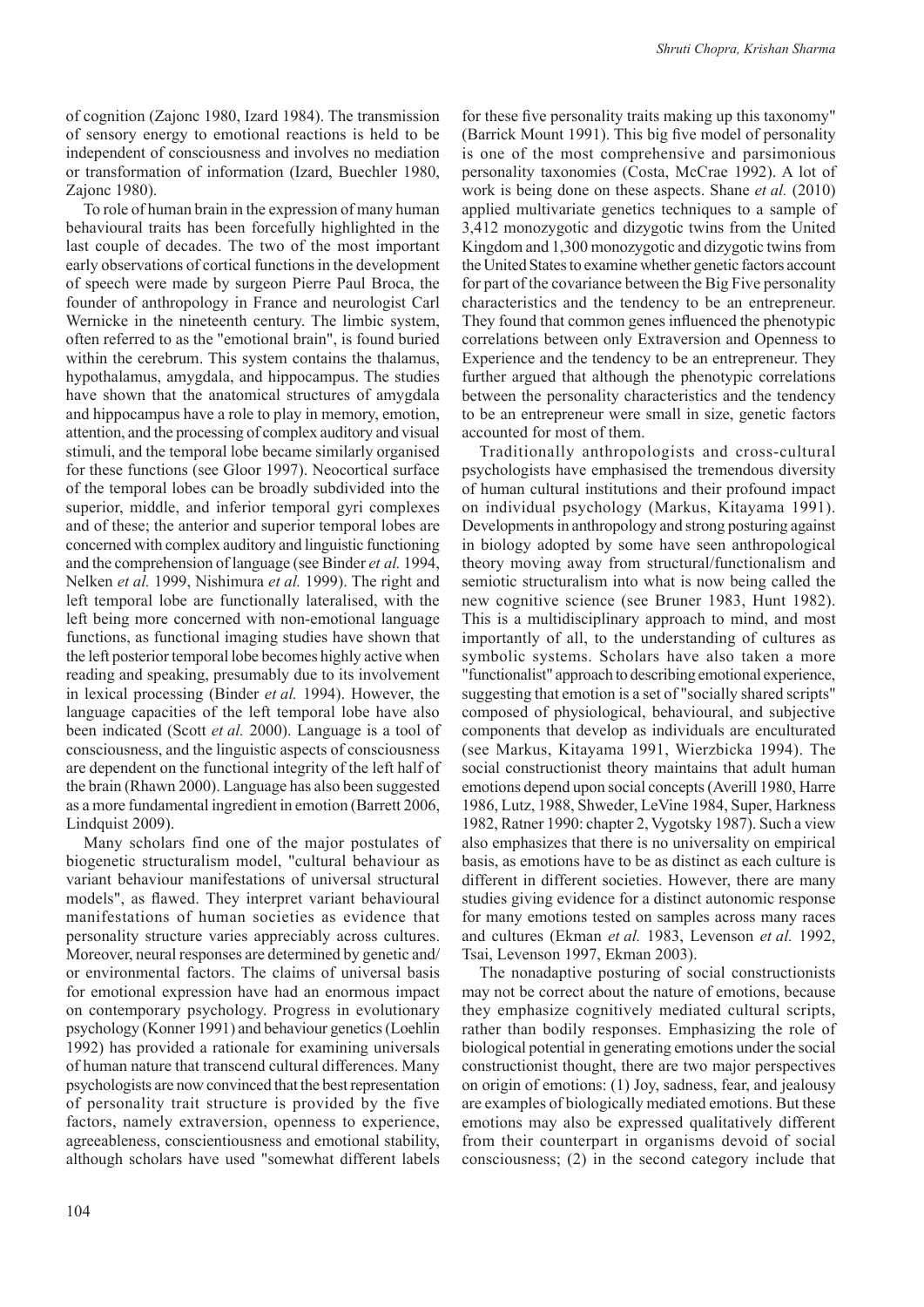are not naturally controlled. Anger is an example of this category of emotion. According to Solomon (1984), the Eskimos lack anger, because they do not blame individuals for their actions. They may feel displeased to the extent of acting violently, yet this is not equivalent to anger. Solomon argues that the Eskimo do not merely suppress anger; they evidently do not feel it. The emotion of anger is experienced by all humans and so it may also have genetic component. Moreover, it is related to many physical traits like blood pressure and increased heart rate. Emotion of anger is important in many instances. Revolutions come when people are provoked and feel frustrated. Spiritual leaders tell their devotees to detach themselves from anger, ego and desire as theses being undesirable characteristics. These characteristics help us in performing worldly functions. These could be positive attributes of a spiritual man but dangerous in an ignorant soul. So there is no contradiction here in the preaching of a noble soul. Some of us are at the bottom of the scale of spiritual evolution, while some others are at the top, near liberation. Each emotion may, thus, bear the mark of both nature and nurture.

Animal studies have recently affirmed that the neurotransmitter systems that control brain activity at the molecular level are nearly identical among all vertebrates and the layout of the brain structures is the same (see Fortune *et al.* 2011). However, there is highest development of cooperative activity built on collaborative activities in human societies than non-human primates like chimpanzees and it is attributed to the evolutionary mechanism for having a preference for cooperative activity (Rekers *et al.* 2011). The number of synapses per neuron increases with growing age after birth, but brain also eliminates connections that are seldom or never used. It is this inherent tendency for cooperative activity that allows cultural processes to influence human behavioural attributes. Here, culture has been conceived as a process for cooking meaning into peoples' heads. The meaning has to be transmitted in society so that when symbols as precepts are presented to mind in whatever way, meaning is evoked. This reading of culture makes it much easier to accept the notion of culture, and the development of meaning evoked by symbols – a process known by the name "semiosis". It has been further advocated that people modify their expressions on the basis of "cultural display rules" (Ekman, Friesen 1969). There are culturally prescribed rules learned early in life that dictate the management and modification of the universal expressions depending on social circumstances. Cultural influences on subjective emotional experience. It has been argued that while cultural differences existed, the differences among the emotions were much larger than the differences between cultures; that is, emotions appeared to share a more or less universal experiential base across cultures (see reviews in Wallbott, Scherer 1986, Scherer, Wallbott 1994). McCrae and Costa (1997) assessed the cross-cultural generalizability of the five-factor model for personality traits. The data from studies using six translations of the Revised NEO Personality Inventory

(Costa, McCrae 1992) were compared with the American factor structure. They found that German, Portuguese, Hebrew, Chinese, Korean, and Japanese samples showed similar structures after varimax rotation of five factors. On the basis of this study McCrae and Costa (1997) concluded that personality trait structure among these highly diverse cultures with languages from five distinct language families is universal.

The traits which are considered mystic may generate fear and myths and one may take recourse to magic, rituals and supernatural beliefs as adaptive responses. One may follow beliefs and myths existing in other cultures if none existed in their culture. All myths, beliefs and taboos related to menstruation may not have risen out of mysticism; many of these may have other reasons. Menstrual bleeding at symbolic level has been identified with the blood of game animals in hunter and gathering societies, a generalised avoidance of blood ensuring both a periodic separation of sexual partners necessary for hunting and separation of male hunters as consumers for their own kills to regularise male periodic hunting (Knight 1995). The commonality of behaviour patterns across cultures may also be due to diffusion of cultural elements across boundaries. Behavioural attributes may be "biologically determined" and/or "hardwired" to the category of "learned", "cultural", or "socially constructed". As almost everything human is variable in one respect or another, nearly the whole lot of "human nature" has been subtracted from the "biologically determined" column and moved to the "socially determined" column by the majority of socio-cultural anthropologists. One of the classical cases of such a subtraction was engineered by Mead (1928). The left-over attributes, according to Geertz (1975) are such watered-down universals that are no more fundamental or essential to humans than the behaviours in which humans vary.

Human populations are different and alike in so many different respects that any framework must necessarily be inaccurate because it focuses on a narrow range of issues, disregarding variety and other aspects. Consequently new models have been developed on the basis in depth studies conducted on different populations, and these different models make things complex. There is a number of basic personality and behavioural traits that have significant genetic component like cognitive abilities, intelligence, exceptional abilities or disabilities, suckling the new borns, extended developmental period and altruism (see Sharma 2010 for review). Geneticists have claimed the existence of genes like selfish gene and god gene (see Sharma, 2007). While genes are important, the role of environmental factors can be ignored. Commonality of beliefs may be due to diffusion or may have independent reasons for their occurrence in any population. Cultural responses helped human societies in tiding over environmental stressors, confusions, societal issues, unknown situations and catastrophes. The interactions among genomes, epigenomes and environment play a great role in determining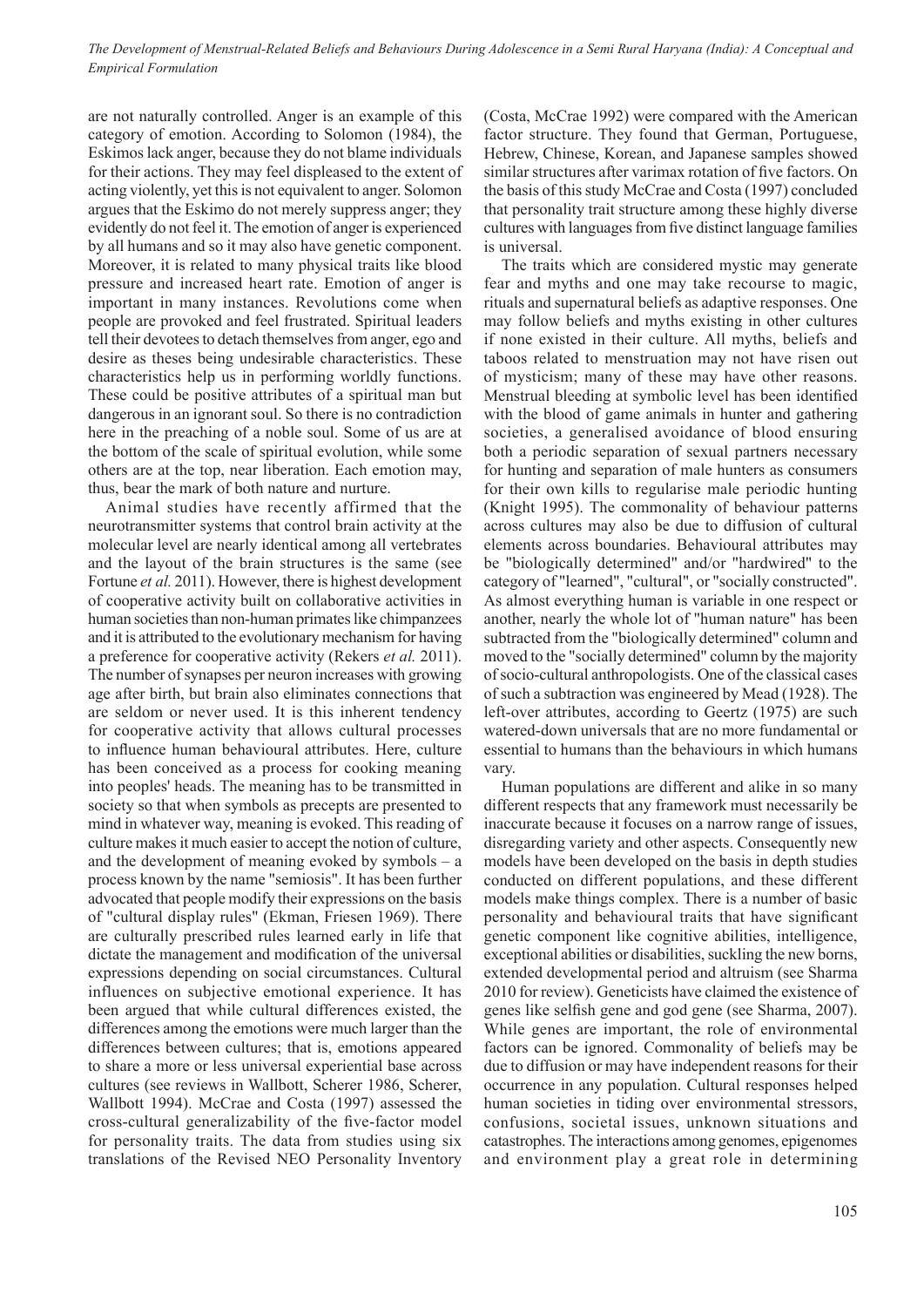phenotypes including personality and behavioural traits (see Sharma 2011).

#### **CONCLUSIONS AND SUGGESTIONS**

The present study clearly emphasize that there is a need of having an early dialogue with adolescents about their experiences, concerns, misgivings and identity crisis during this transitory phase from childhood to adulthood to alleviate their negative concerns rather than to dismiss experiences related to menarche as a transitory experience. In the absence of such an intervention, adolescents with abnormal psycho-social behaviour may develop any of several disorders including affective disorder, anxiety disorders, or impulse control disorder. It is very necessary to know the cultural setup of the community before undertaking intervening education programmes appropriately as this will help in improving knowledge about menstruation. There is need to educate the society through Media. This in turn could change the practices followed by the families regarding menstruation and would be beneficial for improving their life processes and promoting their quality of life. It is recommended that school authorities should take up at least a weekly session on the issues related to menstruation with the parents. They can invite various experts at times to address the important issues. Teachers should also address some issues in the class and also inform the students about good and reputable sources which they should access for correct information. In any society, a family is an important aspect of the social organisation phenomenon that strongly influences cultural behaviour through a process of socialisation or enculturation of kids and group members. These learned cultural behaviours guide individuals through life situations, events and health practice**s**. The family should create an environment which is friendly for a girl. She should be encouraged to talk about the confusion she had in her mind about adolescent changes. There is need to undertake steps to educate the society through Media.

# **REFERENCES**

- AHUJA A., TIWARI S., 1995: Awareness of pubertal changes among adolescent girls. *J. Fam. Welfare* 41, 1: 46–50.
- AVERILL J., 1980: A constructionist view of emotion. In: R. Plutchik, H. Kellerman (Eds.): *Emotion: Theory, research, and experience*. *Volume 2*. Academic Press, New York.
- BARRETT L. F., 2006: Emotions as natural kinds? *Perspect. Psychol. Sci.* 1: 28–58.
- BARRICK M. R., MOUNT M. K., 1991: The Big Five personality dimensions and job performance: A meta-analysis. *Pers. Psychol.* 44: 1–26.
- BAUMRIND D., 1978: Parental disciplinary patterns and societal competence in children. *Youth and Society* 9: 239–276.
- BINDER J. R., RAO S. M., HAMMEKE T. A., 1994: Functional magnetic resonance imaging of human auditory cortex. *Ann. Neurol.* 35: 662–672.

BOGENSCHNEIDER K., WU M.-Y., RAFFAELLI M., TSAY J. C.,

- 1998: Parent influences on adolescent peer orientation and substance use: the interface of parenting practices and values. *Child Dev.* 69, 6: 1672–1688.
- BRUNER J., 1983: *Child's Talk: Learning to Use Language*. Norton, New York.
- CHRISLER J. C., ZITTEL C. B., 1998: Menarche stories: Reminiscences of college students from Lithuania, Malaysia, Sudan, and the United States. *Health Care Women Int.* 19: 303–312.
- COSTA P. T., MCCRAE R. R., 1992: *Revised NEO Personality Inventory (NEO-PI-R) and NEO Five Factor Inventory NEO-FFI) Professional Manual*. PAR, Odessa, Florida.
- DAVIS D. L., WHITTEN R. G., 1987: The Cross-Cultural Study of Human Sexuality. *Annu. Rev. Anthropol.* 16: 69–98.
- DISHION T. J., MCMAHON R. J., 1998: Parental monitoring and the prevention of child and adolescent problem behavior: A conceptual and empirical formulation. *Clin. Child Fam. Psychol. Rev.* 1: 61–75.
- EKMAN P., 2003: *Emotions Revealed*. Times Books, New York.
- EKMAN P., FRIESEN W., 1969: The repertoire of nonverbal behaviour: Categories, origins, usage, and coding. *Semiotica* 1: 49–98.
- EKMAN P., LEVENSON R. W., FRIESEN W. V., 1983: Autonomic Nervous System Activity Distinguishes among emotions. *Science* 221, 4616: 1208–1210.
- FORTUNE E. S., RODRIGUEZ C., LI D., BALL G. F., COLEMAN
- M. J., 2011: Neural mechanisms for the coordination of duet singing in Wrens. *Science* 4334, 6056: 666–670.
- FREEMAN D., 1983: *Margaret Mead and Samoa. The Making and Unmaking of an Anthropological Myth*. Harvard University Press, Cambridge, MA.
- FREEMAN D., 1989: Fa'apua'a Fa'amu and Margaret Mead. *Am. Anthropol.* 91: 1017–1022.
- GEERTZ C., 1975: *The Interpretation of Cultures.* Hutchinson, London.
- GLOOR P., 1997: *The Temporal Lobe and the Limbic System*. Oxford University Press, New York, Oxford.
- HARRE R., 1986: *The Social Construction of Emotions*. Blackwell, New York.
- HOLMES L. D., 1983. On the questioning of as many as six impossible things about Freeman's Samoa before breakfast. *Canberra Anthropol.* 6, 1: 1–17.
- HUNT M. M., 1982. *The Universe Within: A New Science Explores the Human Mind*. Simon and Schuster, New York.
- IZARD C. E., 1984: Emotion-cognition Relationships and Human Developments. In: C. E. Izard, J. Kagan, R. B. Zajonc (Eds.): *Emotions, Cognition and Behavior*. Pp. 17–37. Cambridge University Press, Cambridge.
- IZARD C, BUECHLER S., 1980: Aspects of consciousness and personality in terms of differential emotions theory. In: R. Plutchik, H. Kellerman (Eds.): *Emotion: Theory, Research, and Experience, Volume* 1. Pp. 165–187. Academic Press, New York.
- JYOTHI A., CHANDRALEKHA K., 2000: Dysmenorrhea amongst Adolescent Girls: Strategies for and Remedy. In: K. Mahadevan (Ed.): *Reproductive Health of Humankind in Asia and Africa*. Pp. 415–429. BR Publications, New Delhi.
- KERR M., STATTIN H., 2000: What parents know how they know it, and several forms of adolescent adjustment: Further support for a reinterpretation of monitoring? *Dev. Psychol.* 36, 3: 366–380.